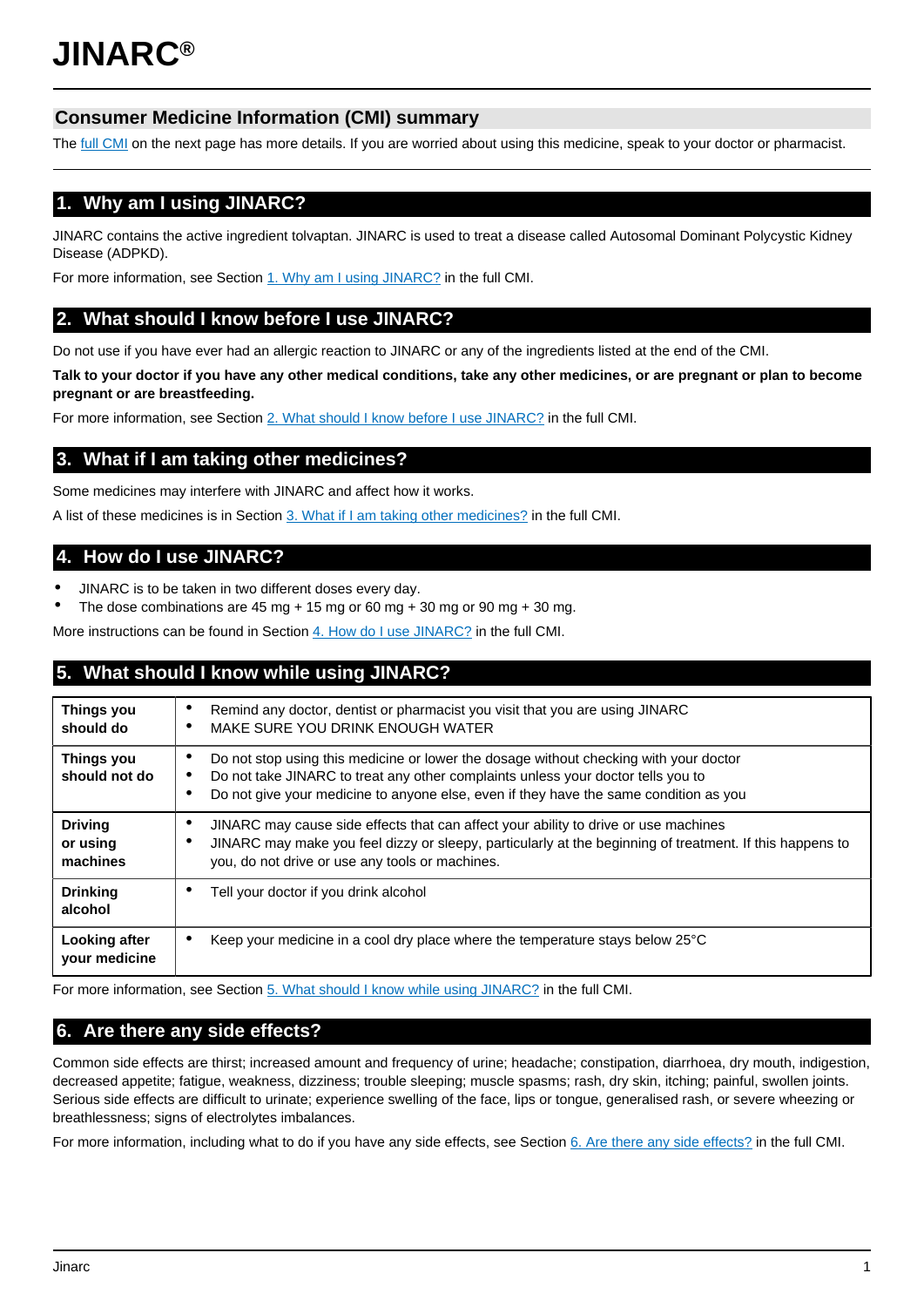## <span id="page-1-0"></span>**Consumer Medicine Information (CMI)**

This leaflet provides important information about using JINARC. **You should also speak to your doctor or pharmacist if you would like further information or if you have any concerns or questions about using JINARC.**

## **Where to find information in this leaflet:**

- [1. Why am I using JINARC?](#page-1-1)
- [2. What should I know before I use JINARC?](#page-1-2)
- [3. What if I am taking other medicines?](#page-1-3)
- [4. How do I use JINARC?](#page-2-0)
- [5. What should I know while using JINARC?](#page-2-1)
- [6. Are there any side effects?](#page-3-0)
- [7. Product details](#page-4-0)

## <span id="page-1-1"></span>**1. Why am I using JINARC?**

#### **JINARC contains the active ingredient tolvaptan.**

JINARC belongs to a group of medicines called vasopressin antagonists.

This means that it prevents a hormone called vasopressin from binding to receptors in your kidneys. By blocking the effect of vasopressin, JINARC slows the development of kidney cysts in patients with ADPKD, reduces symptoms of the disease and increases urine production.

#### **JINARC is used to treat a disease called Autosomal Dominant Polycystic Kidney Disease (ADPKD).** This

disease causes growth of cysts in the kidneys which results in problems because of their size and the space they occupy.

## <span id="page-1-2"></span>**2. What should I know before I use JINARC?**

## **Warnings**

## **Do not use JINARC if:**

- you are allergic to tolvaptan, benzazepine derivatives or any of the ingredients listed at the end of this leaflet
- Always check the ingredients to make sure you can take this medicine
- you have been told that you have raised levels of liver enzymes in your blood
- you have high level of sodium in your blood ("hypernatraemia")
- you do not realise when you are thirsty
- your kidneys cannot produce urine
- you have low blood volume
- you are pregnant
- you are breastfeeding
- you are below the age of 18 years

Safety and effectiveness in children younger than 18 years have not been established.

## **Check with your doctor if you:**

- have any other medical conditions
- take any medicines for any other condition
- cannot drink enough water or if you are fluid restricted
- have difficulties in urination or have an enlarged prostate
- suffer from liver disease
- suffer from too high or too low blood sodium
- suffer from high potassium levels in your blood
- have diabetes
- have high blood pressure and are taking medications to treat it
- are dehydrated or suffer from excessive vomiting, diarrhoea or sweating
- have gout
- have lactose intolerance

During treatment, you may be at risk of developing certain side effects. It is important you understand these risks and how to monitor for them. See additional information under Section [6. Are there any side effects](#page-3-0)?

#### **Pregnancy and breastfeeding**

Check with your doctor if you are pregnant or intend to become pregnant.

Talk to your doctor if you are breastfeeding or intend to breastfeed.

JINARC must not be taken if you are pregnant or while breastfeeding.

**You must use a reliable method of contraception to avoid becoming pregnant while you are taking JINARC. You should continue doing this for one month after stopping treatment.**

**If you have not told your doctor about any of the above, tell him/her before you start taking JINARC.**

## <span id="page-1-3"></span>**3. What if I am taking other medicines?**

Tell your doctor or pharmacist if you are taking any other medicines, including any medicines, vitamins or supplements that you buy without a prescription from your pharmacy, supermarket or health food shop. In particular let your doctor know if you are taking:

- treatments containing ketoconazole, fluconazole or itraconazole for fungal infections
- antibiotics such as clarithromycin, erythromycin, and ciprofloxacin
- medicines for the treatment of HIV such as saquinavir, ritonavir and atazanavir
- medicines for high blood pressure and chest pain such as diltiazem and verapamil
- medicines which increase the level of sodium in your blood or which contain large amounts of salt, like tablets that dissolve in water and indigestion remedies
- digoxin, a medicine for the treatment of irregular heart beat and heart failure
- cyclosporine, a medicine that reduces the immune response
- quinidine, a medicine used for malaria
- dabigatran, a medicine used to thin the blood
- rosuvastatin and pitavastatin, medicines used to lower cholesterol
- methotrexate, a medicine used to treat rheumatoid **arthritis**
- sulfasalazine, a medicine used to treat inflammatory bowel disease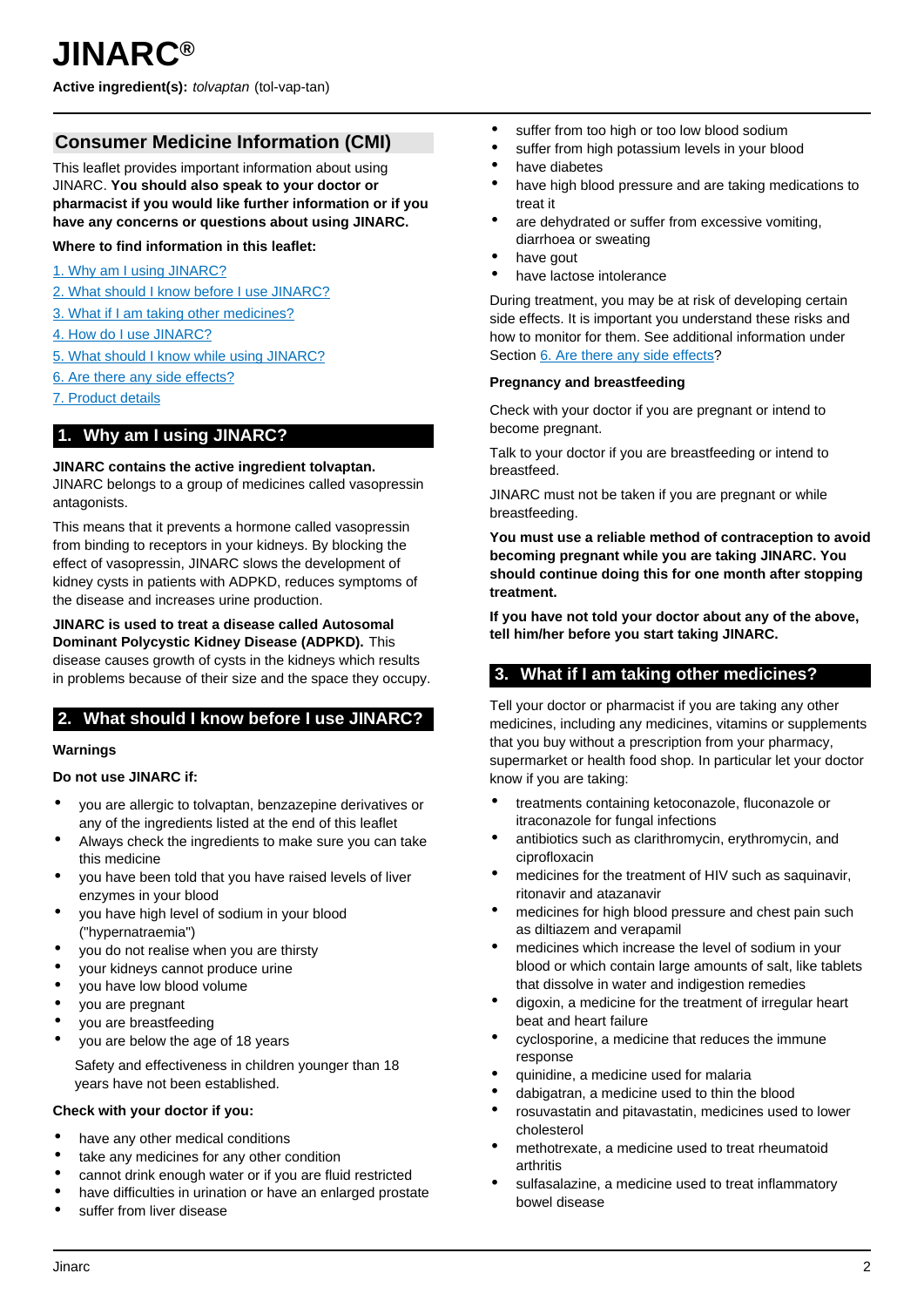- metformin, a medicine for diabetes
- medicines for the treatment of epilepsy such as phenytoin and carbamazepine
- rifampicin, an antibiotic
- St John's wort, a traditional herbal medicinal product for the relief of slightly low mood and mild anxiety
- fluid tablets and other medicines used for the treatment of high blood pressure
- desmopressin, a medicine used to control urine output or bedwetting

It may still be alright for you to take these medicines and JINARC together. Your doctor will be able to decide what is suitable for you.

## **JINARC with food and drink**

Do not drink grapefruit juice when taking JINARC.

**Check with your doctor or pharmacist if you are not sure about what medicines, vitamins or supplements you are taking and if these affect JINARC.**

## <span id="page-2-0"></span>**4. How do I use JINARC?**

## **How much to take / use**

- JINARC is to be taken in two different doses every day
- The dose combinations are  $45 \text{ mg} + 15 \text{ mg}$  or 60 mg + 30 mg or 90 mg + 30 mg
- One tablet of the higher dose (45 mg, 60 mg or 90 mg) should be taken in the morning upon waking, at least 30 minutes before food and one tablet with the lower dose (15 mg or 30 mg) should be taken 8 hours later. The afternoon dose can be taken with or without food.
- Your doctor will start with a dose combination of 45 mg in the morning and 15 mg eight hours later and may then increase it to a maximum of 90 mg in the morning and 30 mg after 8 hours
- To find the best dosage for you, your doctor will regularly examine whether you tolerate a prescribed dose. You should always take the highest tolerable dose combination prescribed by your doctor.
- If you take other medicines which can increase the effects of JINARC, you may receive lower JINARC doses
- Your doctor may have prescribed a different dose
- Follow the instructions provided and use JINARC until your doctor tells you to stop

## **How to take JINARC**

- Swallow the tablets without chewing, with a glass of water
- The morning dose should be taken at least 30 minutes before the morning meal. The second daily dose can be taken with or without food.
- Do not chew, crush or split the tablets. To ensure you get the entire dose, the tablets should be swallowed whole without chewing or crushing.

## **When to take / use JINARC**

- JINARC should be taken at about the same time each day
- Taking it at the same time each day will have the best effect. It will also help you remember when to take it.
- Your first dose should be taken in the morning and your second dose approximately 8 hours later

## **If you forget to use JINARC**

JINARC should be used regularly at the same time each day. If you miss your dose at the usual time, you should take the dose as soon as you remember on the same day.

**If it is almost time for your next dose, skip the dose you missed and take your next dose when you are meant to.**

**Do not take a double dose to make up for the dose you missed.**

**If you are not sure what to do, ask your doctor or pharmacist.**

**If you have trouble remembering to take your medicine, ask your pharmacist for some hints.**

## **If you use too much JINARC**

If you think that you have used too much JINARC, you may need urgent medical attention.

## **You should immediately:**

- phone the Poisons Information Centre (**by calling 13 11 26**), or
- contact your doctor, or
- go to the Emergency Department at your nearest hospital

**You should do this even if there are no signs of discomfort or poisoning.**

## <span id="page-2-1"></span>**5. What should I know while using JINARC?**

## **Things you should do**

## **MAKE SURE YOU DRINK ENOUGH WATER**

- JINARC causes water loss because it increases your urine production. You may experience urine loss of between 5-7 L per day.
- This water loss may result in side effects such as dry mouth and thirst or even more severe side effects like kidney problems (see "Side Effects"). It is therefore important that you have access to water and that you are able to drink sufficient amounts when you feel thirsty.
- Unless your doctor tells you otherwise, drink plenty of water during the day and 1 or 2 glasses before going to bed, even if you do not feel thirsty and you must also drink water after you urinate at night.
- Exposure to prolonged heat and humidity, exercise and intercurrent illness can further increase your risk of dehydration. In these circumstances, you should drink more water or fluid to reduce your risk of dehydration.
- Special care must be taken if you have a disease that reduces appropriate fluid intake or if you are at an increased risk of water loss e.g. in case of vomiting or diarrhoea. If this occurs stop your tolvaptan treatment and seek medical advice immediately.
- Due to the increased urine production it is also important that you always have access to a toilet.

## **Call your doctor straight away if you:**

become pregnant while taking JINARC. Your doctor will advise you on whether you should stop treatment. Your doctor will advise you on whether you should stop treatment.

Remind any doctor, dentist or pharmacist you visit that you are using JINARC.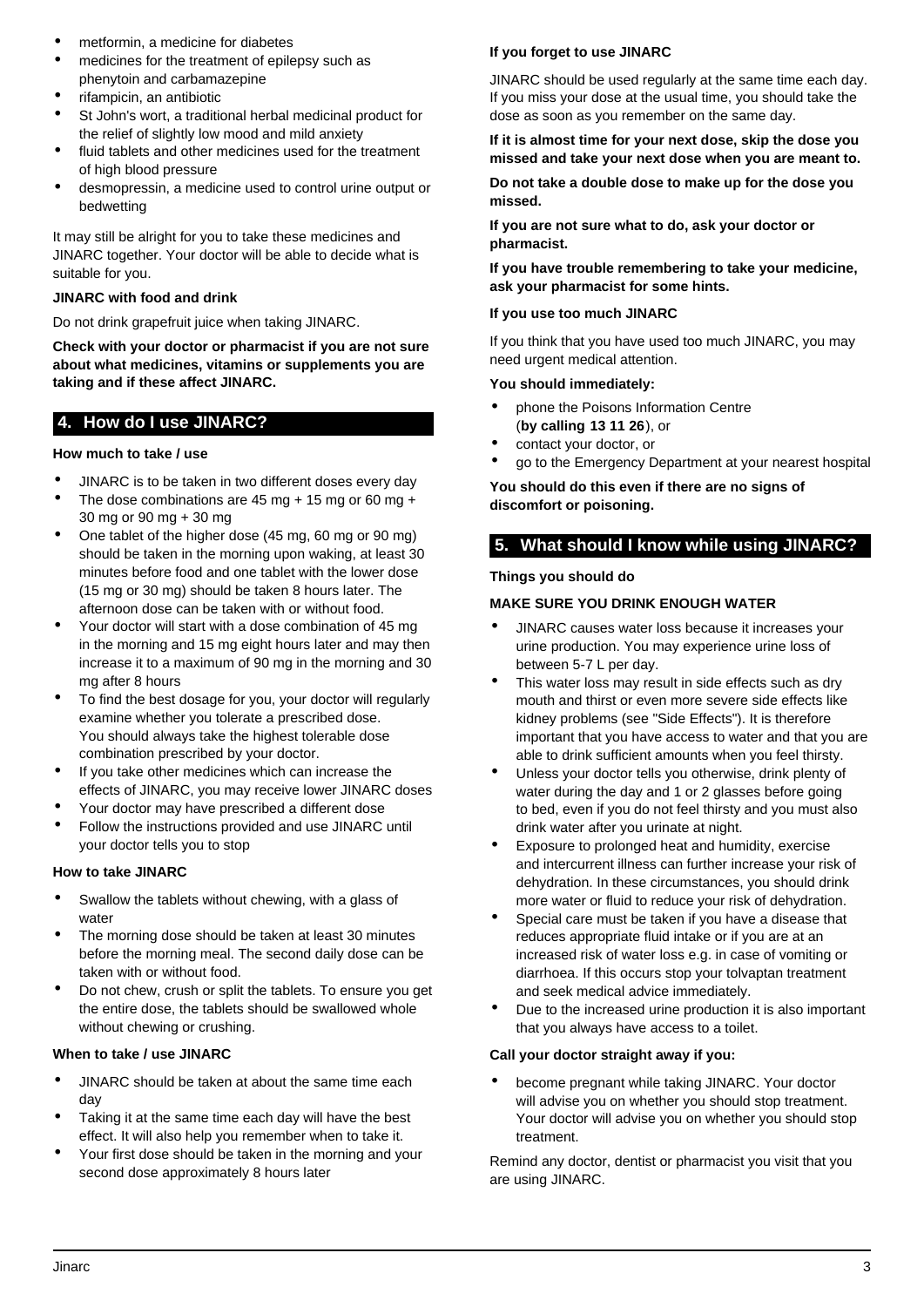## <span id="page-3-0"></span>**If you are about to have any blood tests, tell your doctor that you are taking JINARC.**

It may interfere with the results of some tests.

During treatment with JINARC, your doctor will arrange regular (e.g. monthly) blood tests to check for changes in your liver function.

## **Keep all of your doctor's appointments so that your progress can be checked.**

## **Things you should not do**

- Do not stop taking this medicine or lower the dosage without checking with your doctor.
- Do not take JINARC to treat any other complaints unless your doctor tells you to.
- Do not give your medicine to anyone else, even if they have the same condition as you.

## **Patients starting JINARC should be carefully observed especially when starting treatment and if the dose is increased.**

## **Driving or using machines**

## **Be careful before you drive or use any machines or tools until you know how JINARC affects you.**

JINARC may cause side effects that can affect your ability to drive or use machines.

JINARC may make you feel dizzy or sleepy, particularly at the beginning of treatment. If this happens to you, do not drive or use any tools or machines.

## **Drinking alcohol**

## **Tell your doctor if you drink alcohol.**

## **Looking after your medicine**

- Keep your medicine in the original container.
- If you take it out of its original container it may not keep well.
- Keep your medicine in a cool dry place where the temperature stays below 25°C.

Follow the instructions in the carton on how to take care of your medicine properly.

Store it in a cool dry place away from moisture, heat or sunlight; for example, do not store it:

- in the bathroom or near a sink, or
- in the car or on window sills.

Heat and dampness can destroy some medicines.

## **Keep it where young children cannot reach it.**

A locked cupboard at least one-and-a-half metres above the ground is a good place to store medicines.

## **Getting rid of any unwanted medicine**

If you no longer need to use this medicine or it is out of date, take it to any pharmacy for safe disposal.

Do not use this medicine after the expiry date.

## **6. Are there any side effects?**

All medicines can have side effects. If you do experience any side effects, most of them are minor and temporary. However, some side effects may need medical attention.

See the information below and, if you need to, ask your doctor or pharmacist if you have any further questions about side effects.

## **Less serious side effects**

| Less serious side effects                                                                                              | What to do                                                                                                    |
|------------------------------------------------------------------------------------------------------------------------|---------------------------------------------------------------------------------------------------------------|
| General well-being related:<br>thirst<br>headache<br>fatigue, weakness, dizziness<br>trouble sleeping<br>muscle spasms | Speak to your<br>doctor if you<br>have any of<br>these less<br>serious side<br>effects and<br>they worry you. |
| <b>Bladder related:</b>                                                                                                |                                                                                                               |
| increased amount of urine<br>increased frequency of urination<br>during the day and at night                           |                                                                                                               |
| <b>Gastrointestinal related:</b>                                                                                       |                                                                                                               |
| constipation, diarrhea, dry mouth,<br>indigestion, decreased appetite                                                  |                                                                                                               |
| Allergy related:                                                                                                       |                                                                                                               |
| rash, dry skin, itching                                                                                                |                                                                                                               |
| Pain related:                                                                                                          |                                                                                                               |
| painful, swollen joints                                                                                                |                                                                                                               |

## **Serious side effects**

| Serious side effects                                                                                                                                            | What to do                                                                  |
|-----------------------------------------------------------------------------------------------------------------------------------------------------------------|-----------------------------------------------------------------------------|
| Allergy related:<br>find it difficult to urinate                                                                                                                | Call your<br>doctor straight<br>away, or go                                 |
| General well-being related:<br>signs of electrolytes imbalances<br>such as dizziness, confusion,<br>weakness, seizures or palpitation                           | straight to the<br><b>Emergency</b><br>Department at<br><b>vour nearest</b> |
| Allergy related:                                                                                                                                                | hospital if you<br>notice any of                                            |
| experience swelling of the face,<br>lips or tongue, itching, generalised<br>rash, or severe wheezing or<br>breathlessness (symptoms of an<br>allergic reaction) | these serious<br>side effects.                                              |

JINARC may cause your liver to not work properly. Therefore, please inform your doctor immediately if you have any signs that could indicate potential liver problems, such as:

- nausea
- vomiting
- fever
- tiredness
- loss of appetite
- pain in the abdomen
- dark urine
- jaundice (yellowing of the skin or eyes)